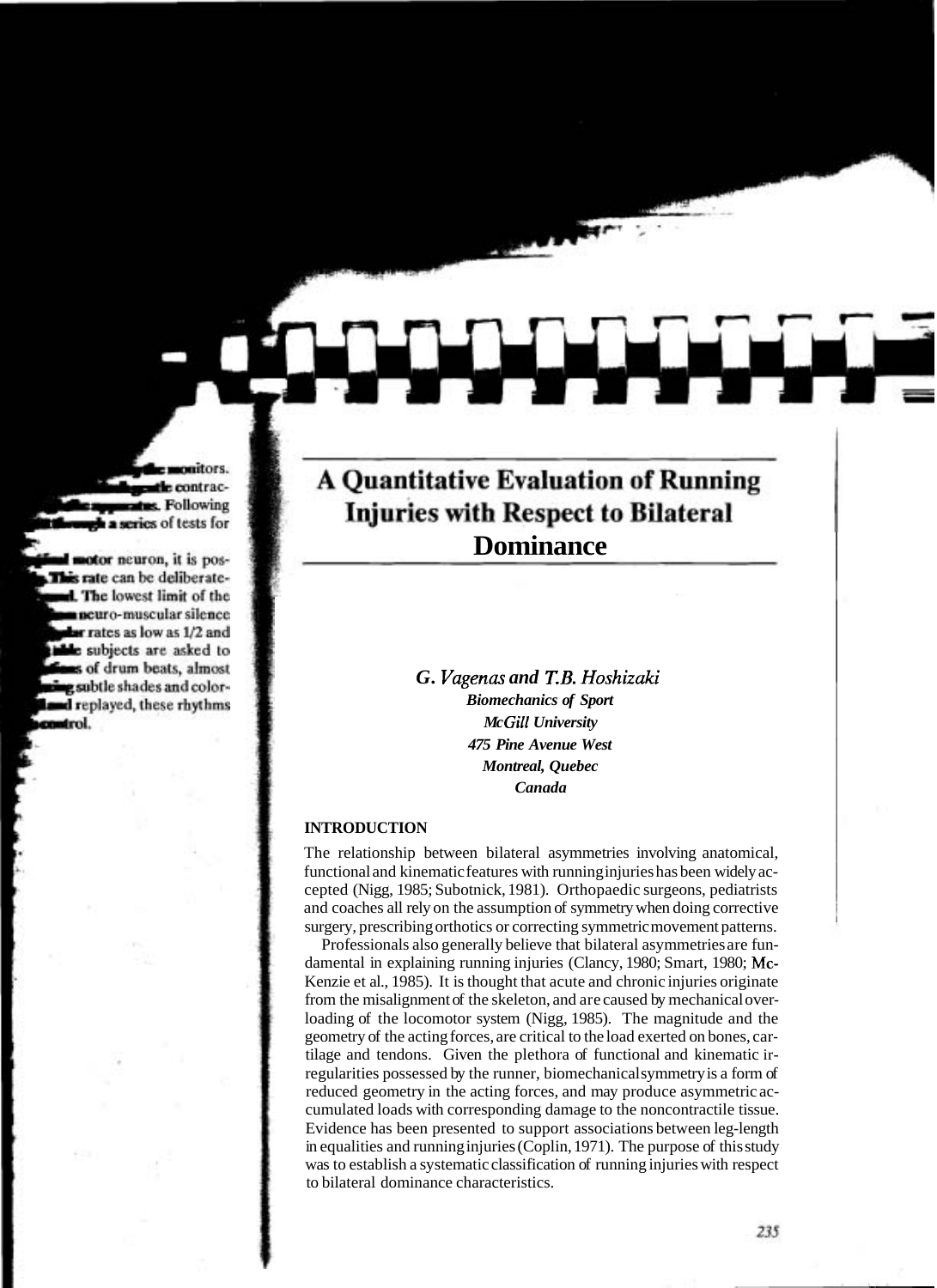## **METHODS**

The subject sample included **29** long distance male runners whose training patterns ranged from **2** to **12** years of running, from **6** to **12** months of consistent training per year, and from **20** to 160 **km** of training distance per week, at a pace of **3.67** to **4.92** min/km. They ranged in age from **21** to **31**  years, from **1.64** to **1.89** m in height and from 55 to **79** kg of body mass. The preferred side for each runner was identified using the following questionnaire items: writing hand, drawing hand, throwing hand, kicking leg, high jumping leg, long jumping leg, hand **grip** strength, shoulder height and shoe wear. These data identified a clear cut superiority of the right side in upper limb dominance with a less defined yet distinct left side dominance for the lower limbs. The injury history of each runner was assessed with special emphasis on the identification of the body side affected as well as the severity of the symptoms. The degree of injury was recorded as either a minor disability representing occasional pain, moderate disability causing an alteration in running style or a major disability when the athlete is unable to run. The side of the injury was indicated by either a  $+1$  or **-1.** A Cybex II was set at  $60^{\circ}/s$  in order to obtain isokinetic strength of the knee flexors and extensors. At the same time calcaneal flexibility was determined using a flexometer. Rearfoot kinematics were obtained using a Red Lake **Locam II** high speed camera during a treadmill run set at their personal training pace. After a **10** minute warm up, **10** trials were recorded at **150** frames per second. Five rearfoot body markers were digitized, superior calcaneal tuberocity, inferior calcaneal tuberocity, popliteal center, achilles tendon and gastrocnemius center. The points were smoothed at a cut off frequency of **6** Hz (Winter et al., **1974)** and the following variables obtained, lower leg angle, subtalar joint angle, rearfoot angle, angular velocity and linear velocity (Figure **1).** Foot angle was obtained using a VHS video system (Figure 1).

#### RESULTS

The multivariate statistical analysis presented in Table **1** identify statistically significant asymmetries for both talocalcaneal flexibility and isokinetic knee strength. A univariate analysis revealed the range of talocalcaneal flexibility as the only variable not statistically significant (Table **2).** Ankle inversion, eversion and the eversion-inversion ratio were significantly asymmetrical in the subject sample. Isokinetic strength of the flexors, extensors, total strength and the flexor extensor ratio all proved to be asymmetrical in the investigative sample.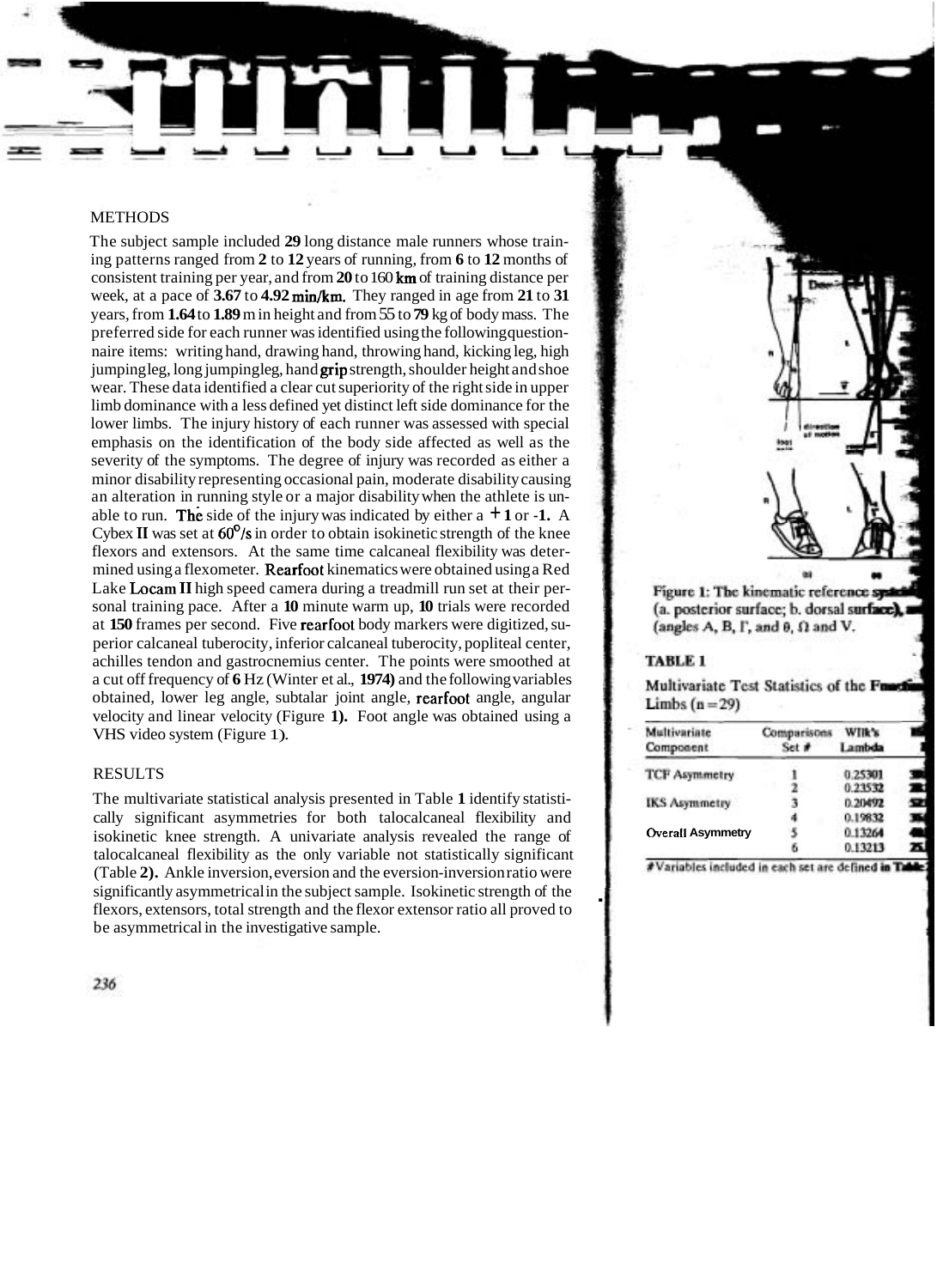

Figure 1: The kinematic reference system of the lower extremity (a. posterior surface; b. dorsal surface), and the kinematic parameters (angles A, B,  $\Gamma$ , and 0,  $\Omega$  and V.

Multivariate Test Statistics of the Functional Asymmetries of the Lower Limbs  $(n=29)$ 

| <b>Multivariate</b>      | <b>Comparisons</b> | WIIk's  | <b>Exact</b> |   | DF | <b>Sign</b> |
|--------------------------|--------------------|---------|--------------|---|----|-------------|
| <b>Component</b>         | Set $\#$           | Lambda  | F            | н | E  |             |
| <b>TCP Asymmetry</b>     |                    | 0.25301 | 39.86        | 2 | 27 | 0.000       |
|                          | 2                  | 0.23532 | 28.16        | 3 | 26 | 0.000       |
| <b>IKS Asymmetry</b>     |                    | 0.20492 | 52.38        | 2 | 27 | 0.000       |
|                          | 4                  | 0.19832 | 35.03        | 3 | 26 | 0.000       |
| <b>Overall Asymmetry</b> |                    | 0.13264 | 40.87        | 4 | 25 | 0.000       |
|                          | 6                  | 0.13213 | 25.18        | 6 | 23 | 0.000       |

#Variables included in each set are defined in Table 2.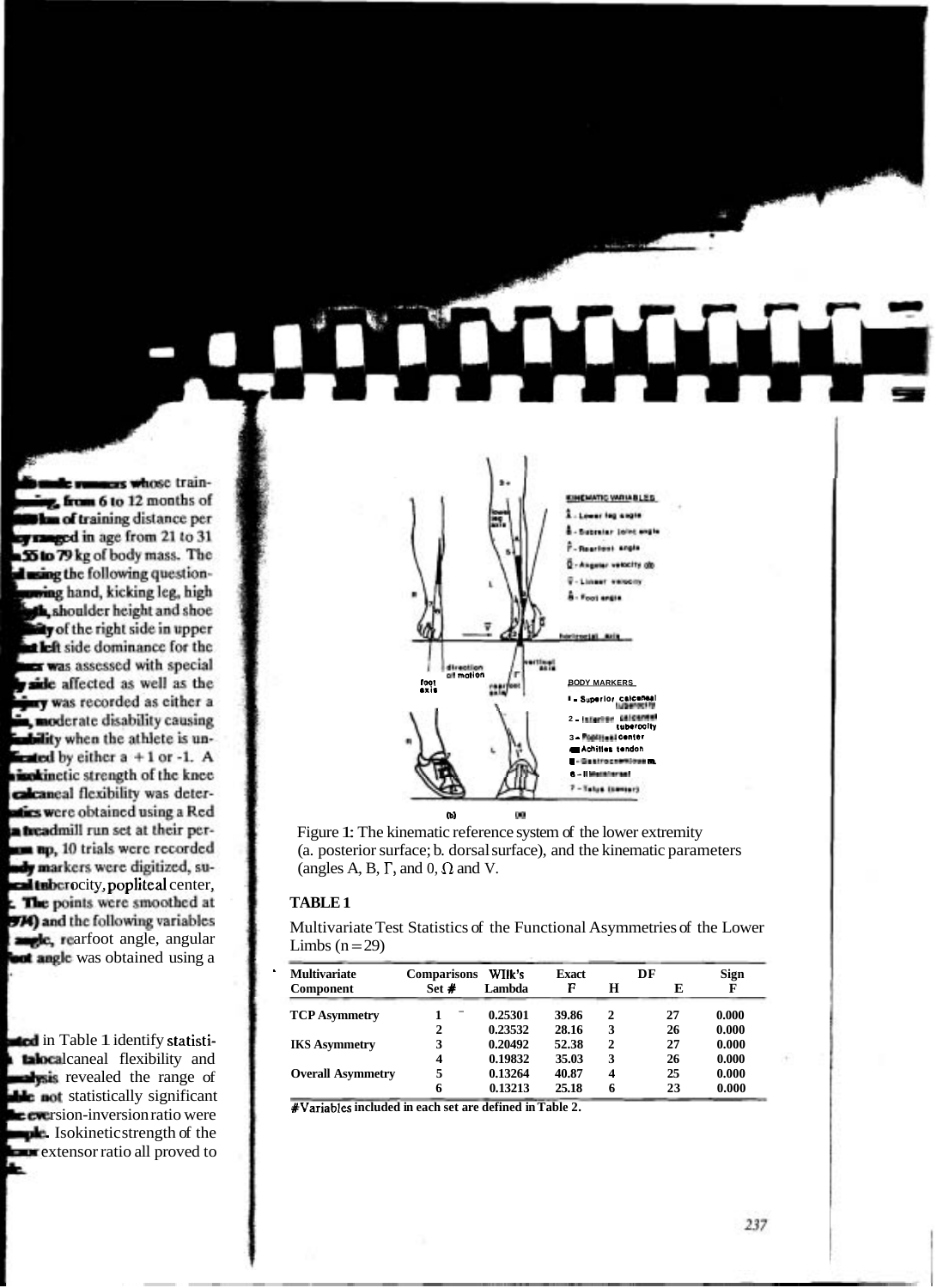| Variable          | Multiv. | F                      | 2-Tail |                           |      |       |       |
|-------------------|---------|------------------------|--------|---------------------------|------|-------|-------|
| $(\text{unit})$   | Sets#   | Dominant<br>Mean<br>SD |        | Nondominant<br>Mean<br>SD |      | Ratio | P     |
| EVE(deg)          | 1,2,5,6 | 10.21                  | 3.94   | 6.17                      | 3.97 | 82.11 | 0.000 |
| $INV(\text{deg})$ | 1,2,5,6 | 20.21                  | 6.54   | 23.59                     | 6.16 | 12.35 | 0.002 |
| RAN(deg)          |         | 30.41                  | 9.37   | 29.76                     | 8.09 | 0.50  | 0.485 |
| <b>EIR</b>        | 2.6     | 0.52                   | 0.18   | 0.27                      | 0.16 | 67.90 | 0.000 |

Descriptive and Univariate Statistics for the Functional Asymmetries of the Lower Limbs  $(n-29)$ 

An analysis of the lower limb kinematics once again proved to reveal a distinct sidedness or asymmetry. Table 3 presents the following variables at touchdown, absolute **rearfoot** angle  $(r_t)$  touchdown, absolute lower leg angle (At) and frontal plane horizontal velocity of the foot (Vt), the following variables were measured at maximal pronation, absolute rear foot angle  $(r_p)$ , absolute lower leg angle  $(A_p)$ , angular velocity of the achilles tendon angle ( $\mathbf{10}$ ), foot angle ( $\mathbf{m}$ ) and time to maximal pronation ( $\mathbf{T_p}$ ), and the following variables were measured at maximal supination, angular velocity of the achilles tendon  $(m_s)$  and the frontal plane horizontal velocity of the foot  $(V_{ms})$ . In addition to the above basic variables the five following composite variables were also included, subtalar joint at touchdown (Bt), subtalar joint angle at maximal pronation  $(B_p)$ , relative change in subtalar joint angle  $(B_p)$ , relative change in **rearfoot** angle  $(\Box)$  and time of foot fall (Table 3). An analysis of variance of the kinematic variables revealed 5 of the 10 basic variables significant with only one of the five composite variables significant (Table 3).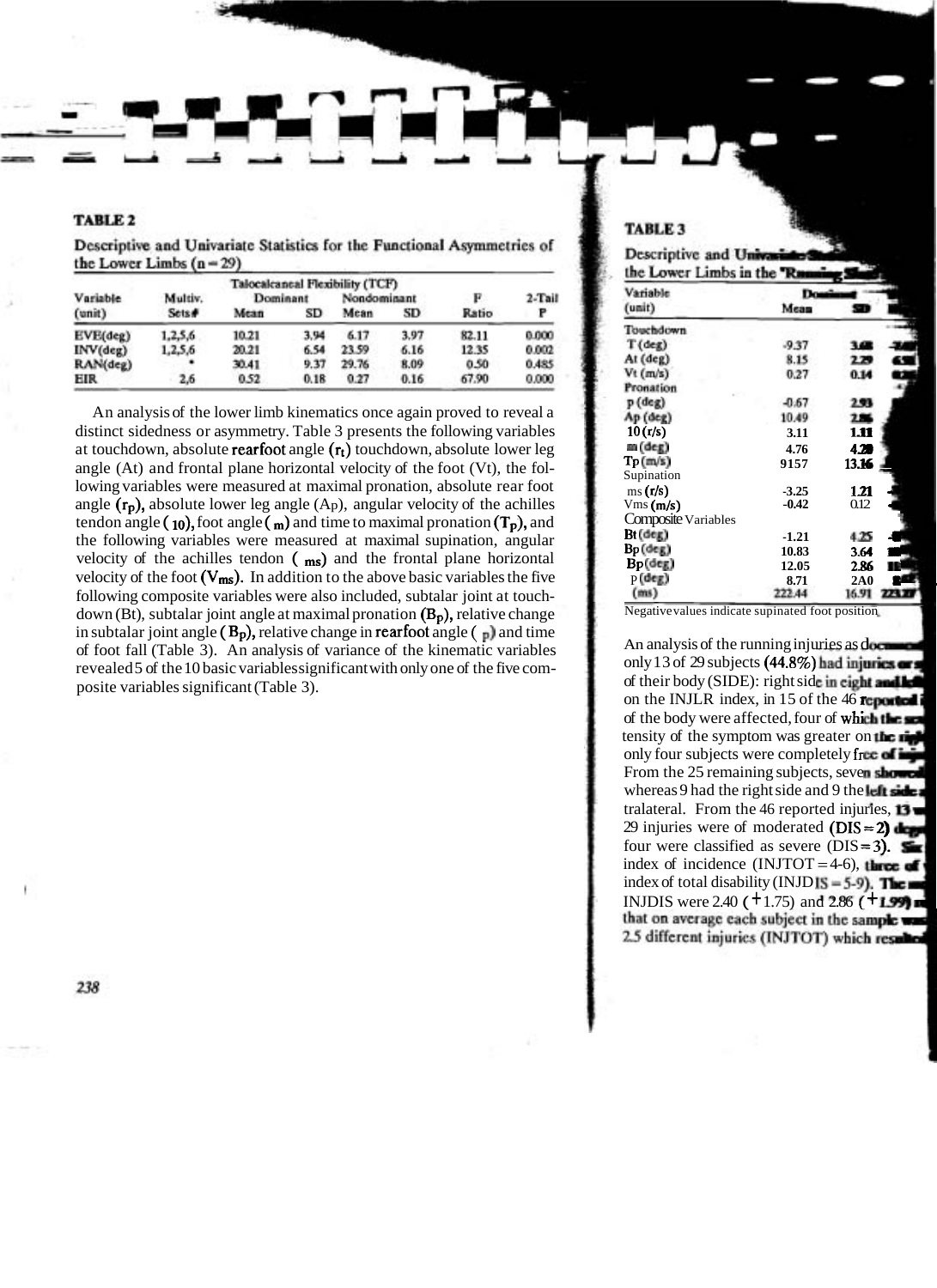| the Lower Linnos in the Kunning shoe Condition $(n-2)$ |                 |       |             |       |         |        |  |  |
|--------------------------------------------------------|-----------------|-------|-------------|-------|---------|--------|--|--|
| <b>Variable</b>                                        | <b>Dominant</b> |       | Nondominant |       | F       | 2-Tail |  |  |
| (unit)                                                 | Mean            | SD    | <b>Mean</b> | SD.   | Ratio   | P      |  |  |
| Touchdown                                              |                 |       |             |       |         |        |  |  |
| $T$ (deg)                                              | $-9.37$         | 3.68  | -7.47       | 4.27  | 8.35    | 0.0007 |  |  |
| $At$ $(de)$                                            | 8.15            | 2.29  | 651         | 2.11  | 27.66   | 0.000  |  |  |
| $Vt$ ( $m/s$ )                                         | 0.27            | 0.14  | 0.26        | 0.16  | 0.67    | 0.417  |  |  |
| <b>Pronation</b>                                       |                 |       |             |       |         |        |  |  |
| $p$ (deg)                                              | $-0.67$         | 2.93  | 1.14        | 3.23  | 9.61    | 0.004  |  |  |
| Ap (deg)                                               | 10.49           | 2.86  | 8.91        | 2.71  | 47.06   | 0.000  |  |  |
| 10(r/s)                                                | 3.11            | 1.11  | 3.03        | 1.25  | 0.18    | 0.669  |  |  |
| $m$ (deg)                                              | 4.76            | 4.20  | 3.99        | 4.05  | 1.08    | 0.306  |  |  |
| $\text{Tr}(\text{m/s})$                                | 9157            | 13.16 | 88.25       | 17.60 | 1.88    | 0.183  |  |  |
| <b>Supination</b>                                      |                 |       |             |       |         |        |  |  |
| ms(r/s)                                                | $-3.25$         | 1.21  | $-3.33$     | 1.25  | 0.26    | 0.616  |  |  |
| Vms(m/s)                                               | $-0.42$         | 0.12  | $-0.36$     | 0.14  | -4.88   | 0.036  |  |  |
| <b>Composite Variables</b>                             |                 |       |             |       |         |        |  |  |
| Bt (deg)                                               | $-1.21$         | 4.25  | $-0.97$     | 4.49  | $-0.09$ | 0.768  |  |  |
| Bp (deg)                                               | 10.83           | 3.64  | 10.04       | 356   | 1.49    | 0.232  |  |  |
| $Bp$ (deg)                                             | 12.05           | 2.86  | 11.02       | 3.46  | 454     | 0.042  |  |  |
| $P$ (deg)                                              | 8.71            | 2.40  | 8.62        | 2.94  | $-0.03$ | 0.856  |  |  |
| (ms)                                                   | 222.44          | 16.91 | 223.27      | 18.00 | $-0.49$ | 0.487  |  |  |

Descriptive and Univariate Statistics for the Kinematic Asymmetries of the Lower Limbs in the "Dunning  $\mathsf{Chos}^{\sharp}$  Condition (n  $-$ 

**Negative values indicate supinated foot position.** 

An analysis of the running injuries as documented by our subjects revealed only 13 of 29 subjects (44.8%) had injuries or symptoms affecting one side of their body (SIDE): right side in eight and left side in five subjects. Based on the INJLR index, in 15 of the 46 reported injuries (32.6%) both sides of the body were affected, four of which the severity of the injury or the intensity of the symptom was greater on the right side. On the other hand, only four subjects were completely free of injury in their running careers. From the 25 remaining subjects, seven showed symmetric injury patterns, whereas 9 had the right side and 9 the left side affected more than the contralateral. From the 46 reported injuries, 13 were of minor ( $DIS = 1$ ) and 29 injuries were of moderated  $(DIS = 2)$  degree of disability, while only four were classified as severe  $(DIS = 3)$ . Six subjects presented a high index of incidence (INJTOT  $=4-6$ ), three of which also showed a high index of total disability (INJDIS = 5-9). The mean scores for INJTOT and INJDIS were 2.40  $(+1.75)$  and 2.86  $(+1.99)$  respectively. This indicated that on average each subject in the sample was affected by approximately 2.5 different injuries (INJTOT) which resulted in a cumulative degree of

239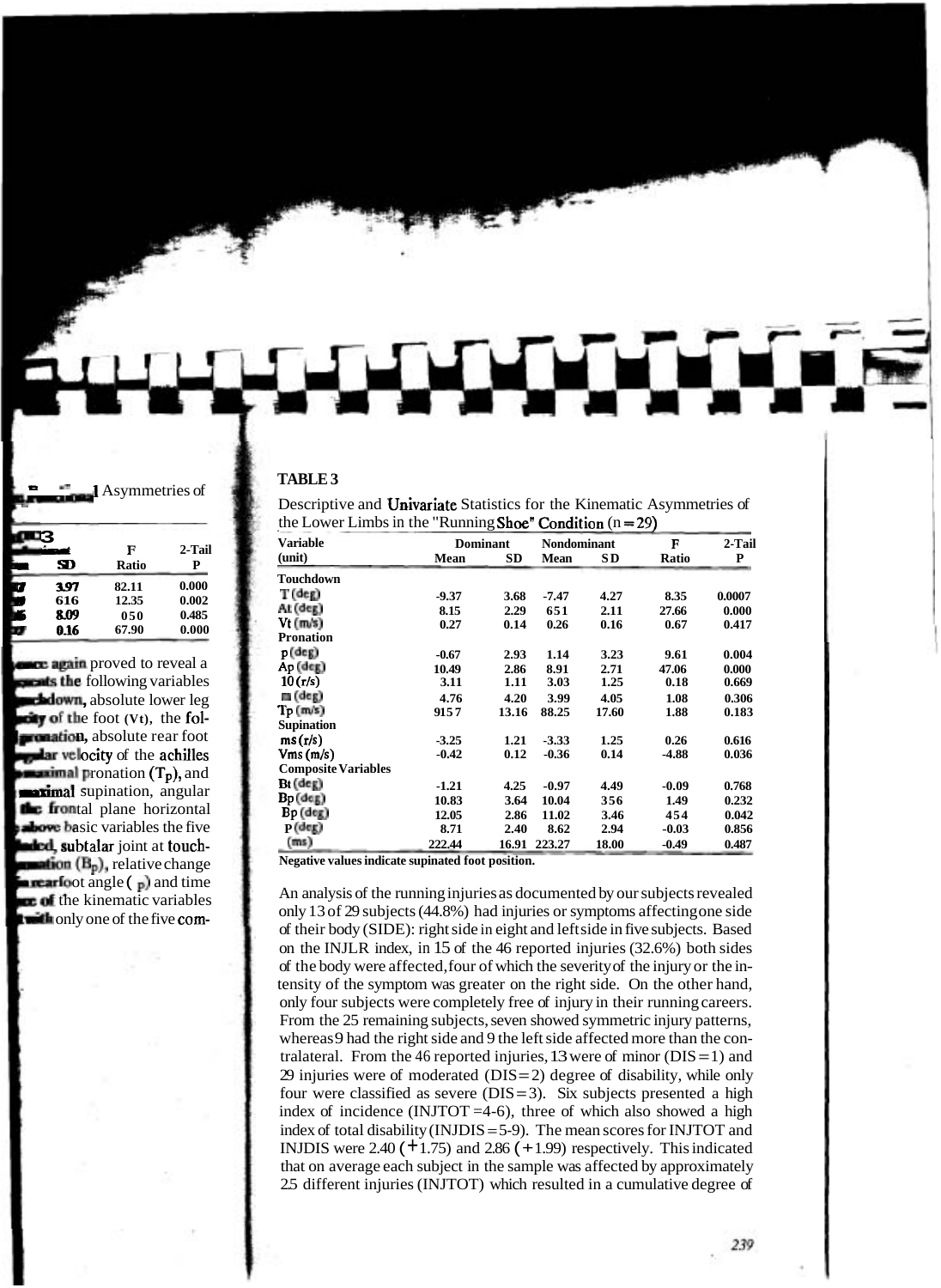disability of about 3 (INJDIS). In general, it appeared that the sample was rather highly affected by overuse running injuries.

The **injury** history data were cross-tabulated to reflect number of cases per **injury** add **body side** affected, and then grouped by major body regions (Table 4). The body regions mostly affected by the respective injuries were knee ( $n= 15$ ) and foot ( $n= 10$ ). Whereas thigh and shank had equal incidence  $(n=7)$  and **sidedness** scores, knee and foot showed a trend of crossed laterality: the knee was mostly affected on the right side (left  $=7$ ,  $right = 11$ ) while the foot segment was mostly affected on the left side  $(left = 10, right = 6)$ . Overall, the left and the right body sides in the sample were affected by a similar number of running injuries (left =  $28$ , right =  $29$ ). However, taking functional laterality into consideration, these data can be interpreted as reflecting an overall pattern of compensation in terms of sites of injuries between the knee and the foot joints: with the knee more frequently injured on one side (right for this sample) and the foot most frequently injured on the contralateral side.

The injuries with high incidence included shin splints  $(n=6)$ , patellofemoral pain syndrome, hamstring strain, and plantar fasciitis (n= *5),*  and iliotibial band friction syndrome  $(n = 4)$ . In general, the patterns of injury histories of the sample are compared to those of other samples of long distance runners (Brody, 1980; Clements et al., 1981; McKenzie et al., 1985). With respect to injurylateralization patterns, there are no available data to be compared to the results of this analysis.

The subjects were grouped into distinct categories for each of the three injury indices in accordance to the following manner. For INJLR three groups were established, the first including subjects with negative (right side), the second with zero (symmetry), and the third with positive (left side) scores. For INJTOT three groups were also made including subjects with scores from  $\theta$  to 1 in the first group (almost injury free), 2 in the second (moderate injury history), and from 3 to 6 in the third group (high injury history). The subjects were divided into two groups for INJDIS, with scores from **0** to 2 in the first group (low total disability) and from 3 to 9 in the second group (high total disability). A series of multivariate analyses of variance were then conducted in order to examine to what extent selected sets of functional and kinematic quantitative asymmetries differentiate significantly among the groups (levels) of each of the three injury factors (indices).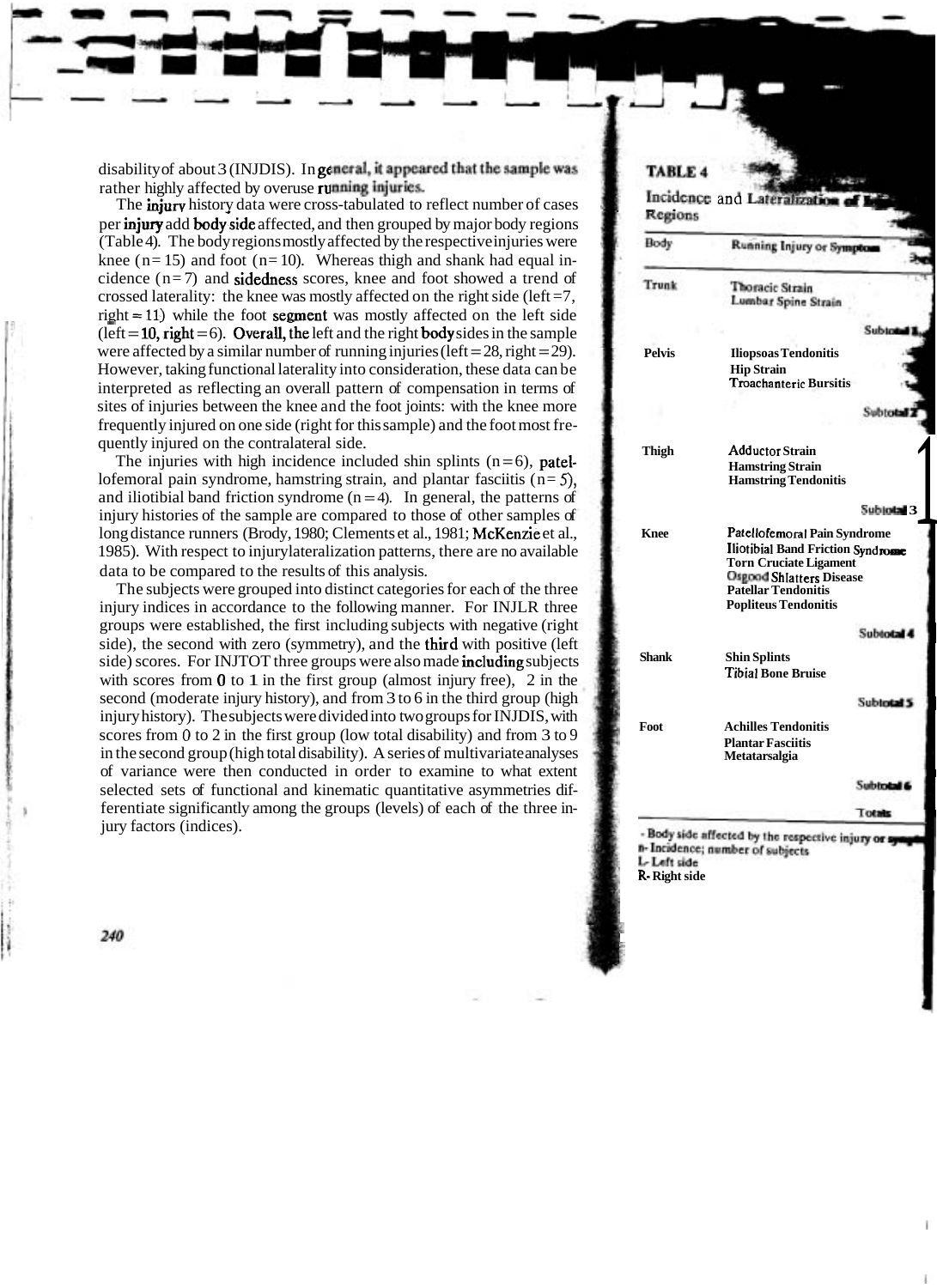| Body          | Running Injury or Symptom                |            | Incidence                   | Body<br>n                                  | Side<br>LR    |
|---------------|------------------------------------------|------------|-----------------------------|--------------------------------------------|---------------|
| Trunk         | Thoracic Strain                          |            | ı                           | 1                                          | O.            |
|               | Lumbar Spine Strain                      |            | $\overline{\mathbf{z}}$     |                                            |               |
|               |                                          | Subtotal 1 |                             | ı                                          |               |
| <b>Pelvis</b> | Iliopsoas Tendonitis                     |            | 1                           | ō                                          |               |
|               | Hip Strain                               |            | $\frac{1}{2}$               | ı                                          | a             |
|               | Troachanteric Bursitis                   |            |                             | 1                                          | 2             |
|               |                                          | Subtotal 2 | $\overline{4}$              | $\overline{c}$                             | 3             |
| Thigh         | <b>Adductor Strain</b>                   |            | 1                           | 1                                          | o             |
|               | <b>Hamstring Strain</b>                  |            | 5                           | 1                                          |               |
|               | Hamstring Tendonitis                     |            | 1                           |                                            |               |
|               |                                          | Subtotal 3 | 7                           | 3                                          | 5             |
| Knee          | Patellofemoral Pain Syndrome             |            | 2                           | з                                          |               |
|               | <b>Iliotibial Band Friction Syndrome</b> |            |                             | 0                                          |               |
|               | Torn Cruciate Ligament                   |            | $\frac{4}{2}$ $\frac{2}{1}$ |                                            |               |
|               | Osgwd Shlatters Disease                  |            |                             | $\begin{array}{c} 1 \\ 2 \\ 1 \end{array}$ | $\frac{1}{2}$ |
|               | Patellar Tendonitis                      |            |                             |                                            |               |
|               | Popliteus Tendonitis                     |            |                             | ı                                          |               |
|               |                                          | Subtotal 4 | 15                          | 7                                          | 11            |
| Shank         | Shin Splints                             |            | 6                           |                                            |               |
|               | <b>Tibial Bone Bruise</b>                |            | 1                           |                                            |               |
|               |                                          | Subtotal 5 | 7                           |                                            |               |
| Foot          | <b>Achilles Tendonitis</b>               |            |                             |                                            | 2             |
|               | <b>Plantar Fasciitis</b>                 |            |                             | $\frac{5}{1}$                              | 3             |
|               | Metatarsalgia                            |            |                             |                                            |               |
|               |                                          | Subtotal 6 | 10                          | 10                                         | 6             |
|               |                                          | Totals     | 46                          | 28                                         | 29            |

Incidence and Lateralization of Injury  $(n=25)$  according to Anatomic Regions

**Body** side affected **by** the respective injury or symptom

**n-** Incidence; number of subjects

; **L** Left side

**R-** Right side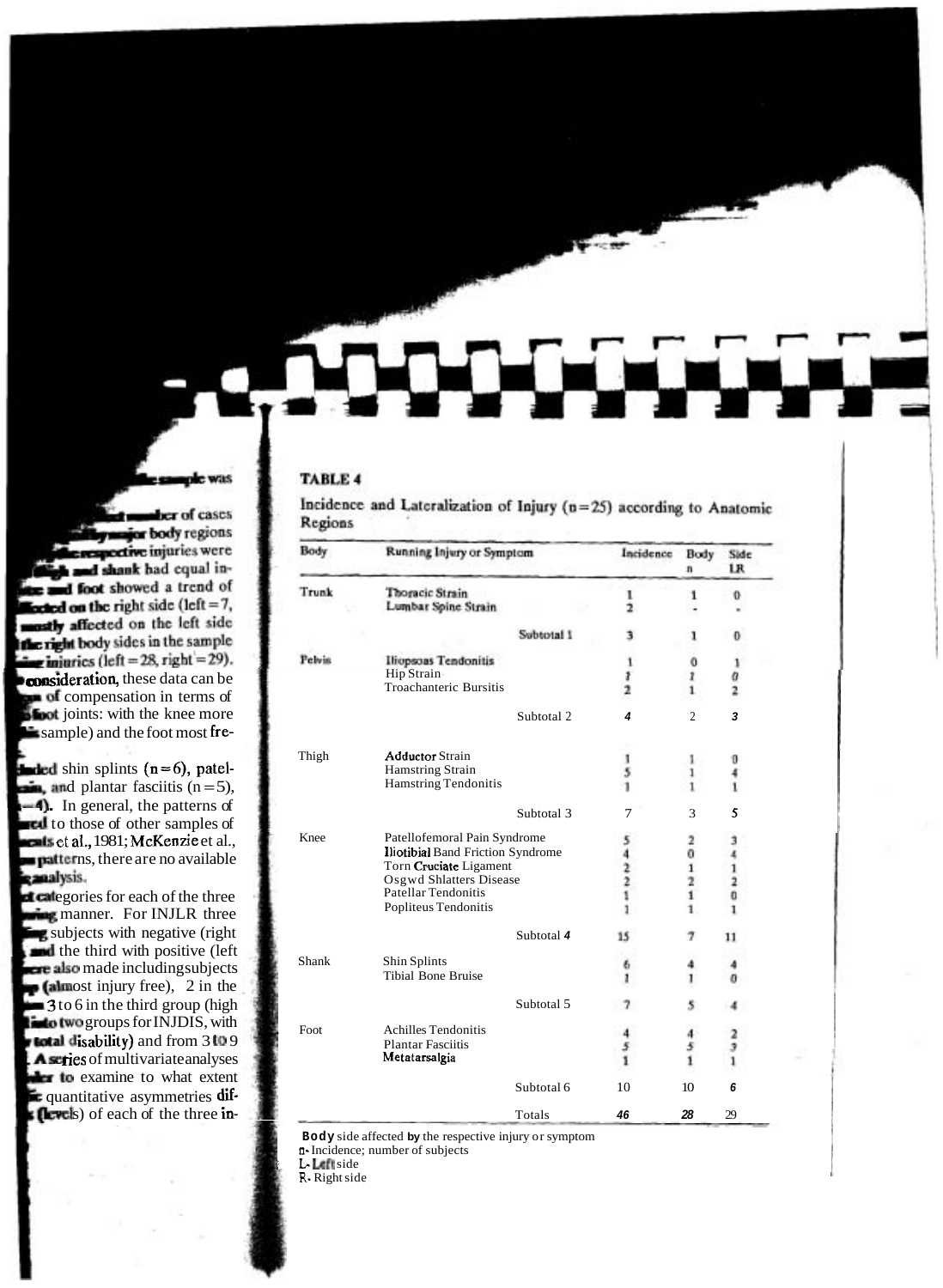The MANOVA option of the ANOVA procedure of SAS was used to carry-out this analysis, the results of which are presented in the summary Table 5. No significant difference was found between any of the levels in any of the three classifications with respect to either functional or kinematic asymmetries. The selected sets of functional and kinematic asymmetries did not significantly diierentiate between the injury groups. This clearly indicated that functional and/or kinematics asymmetries did not present overall or grouped correlations with the laterality (INJLR), total injury (INJTOT), and total disability (NJDIS) aspects of running injuries. significant results were also not produced when angles T and A were replaced by their composite angle  $\overline{B}$  in this analysis.

### TABLE 5

Summary Statistics for the Multivariate Analysis of the Injury HistoryClassification with Respect to the Functional and the Kinematic Asymmetries  $(n = 29)$ 

| <b>Injury</b><br><b>Index</b> | <b>Level Values</b>                                         | N                | <b>Functional</b><br><b>Asymmetries</b>    | Kinematic<br><b>Asymmetries</b>            |
|-------------------------------|-------------------------------------------------------------|------------------|--------------------------------------------|--------------------------------------------|
| <b>INJLR</b>                  | $\frac{1}{2}$ right (-)<br>2 $\frac{1}{2}$ mm (0)           | 8<br>12          | $W = 0.6776$<br>$F = 1.24$                 | $W = 0.6414$<br>$F = 0.42$                 |
| <b>INJTOT</b>                 | $3 \text{ Left } (+)$<br>$1$ LOw $(0-1)$<br>$2$ Moder $(2)$ | 9<br>10<br>10    | $D = 0.9093$<br>$W = 0.8714$<br>$F = 0.41$ | $p = 0.9774$<br>$W = 0.4528$<br>$F = 0.83$ |
| <b>INJDIS</b>                 | $3 High(3-6)$<br>$1$ Low $(0-2)$<br>2 High                  | 9<br>14<br>(3-9) | $p = 0.9093$<br>$W = 0.8782$<br>$F = 0.83$ | $p = 0.6685$<br>$W = 0.6769$<br>$F = 0.86$ |
|                               |                                                             |                  | $p = 05179$                                | $p = 0.5840$                               |

**Functional variables: EVE, INV, FLEX,** & **EXT.** 

**Kinematicvariables: t, At, Vt, p, Ap, 10, Tp, m, ms, Vms.** 

**W** - **Wilks' lambda.** 

**F** - **F ratio; Roa's F approximation to W.** 

**p** - **probability level.** 

The above series of multivariate comparisons were performed to determine if groups of runners with distinctly different injury patterns were also different in terms of selected components of functional and kinematic asymmetries. Directional asymmetries (left-right) were used in this analysis since they consist of both the magnitude and the direction of asymmetry. It was initially hypothesized that if an interaction between selected functional or kinematic asymmetries takes place and results in the activation of injury mechanisms then this interaction would be detected by multivariate analysis. However, this analytic step was part of the exploratory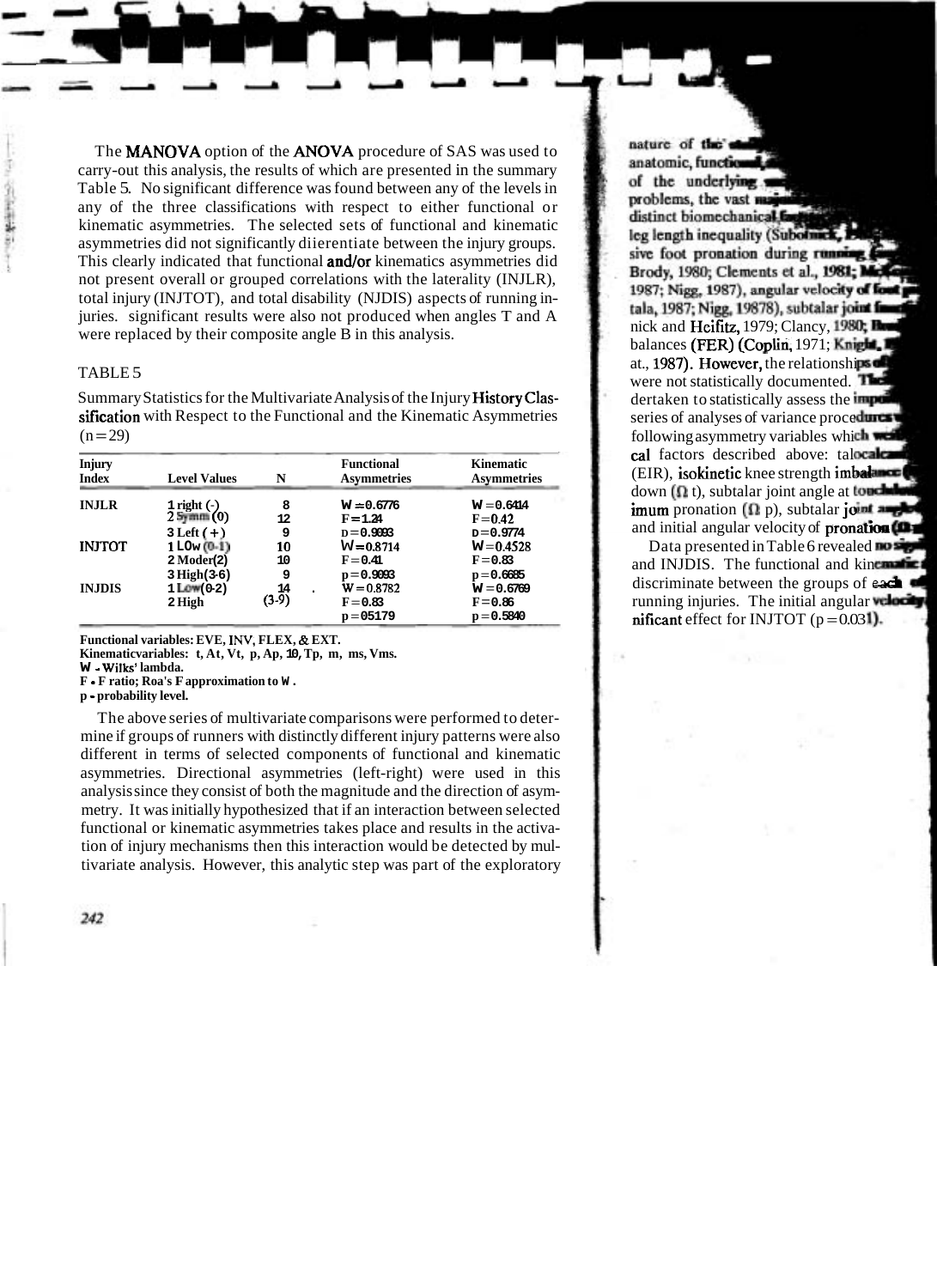nature of the study. Even though the notion of interplay between **<sup>i</sup>** anatomic, functional, and/or kinematic factors is generally accepted as one of the underlying mechanisms for lower extremity biomechanical problems, the vast majority of the literature supports the importance of distinct biomechanical factors affecting running injury. These factors are leg length inequality (Subotnick, 1981; Friberg, 1982; Klein, 1983), excessive foot pronation during running (angles p and Bp) (Hlavac, 1977; Brody, 1980; Clements et al., 1981; McKenzie, 1985; Messier and Pittala, 1987; Nigg, 1987), angular velocity of foot pronation ( ) (Messier and Pittala, 1987; Nigg, 19878), subtalar joint functional irregularities (EIR) (Jernick and Heifitz, 1979; Clancy, 1980; Brody, 1980), and knee strength imbalances (FER) (Coplin, 1971; Knight, 1980; Subotnick, 1985; Taunton et at., 1987). However, the relationships of these variables to running injuries were not statistically documented. Therefore, additional analysis was undertaken to statistically assess the importance of each of these factors. A series of analyses of variance procedures were performed (Table 6) on the following asymmetry variables which were selected to represent the critical factors described above: talocalcaneal joint flexibility imbalance (EIR), isokinetic knee strength imbalance (FER), rearfoot angle at touchdown  $(0 t)$ , subtalar joint angle at touchdown  $(Bt)$ , rearfoot angle at maximum pronation  $(\Omega p)$ , subtalar joint angle at maximum pronation  $(Bp)$ , and initial angular velocity of pronation  $(0, 10)$ 

Data presented in Table 6 revealed no significant differences for INJLR and INJDIS. The functional and kinematic asymmetry variables did not discriminate between the groups of each of these two classifications of running injuries. The initial angular velocity 010 presented the only significant effect for INJTOT  $(p=0.031)$ .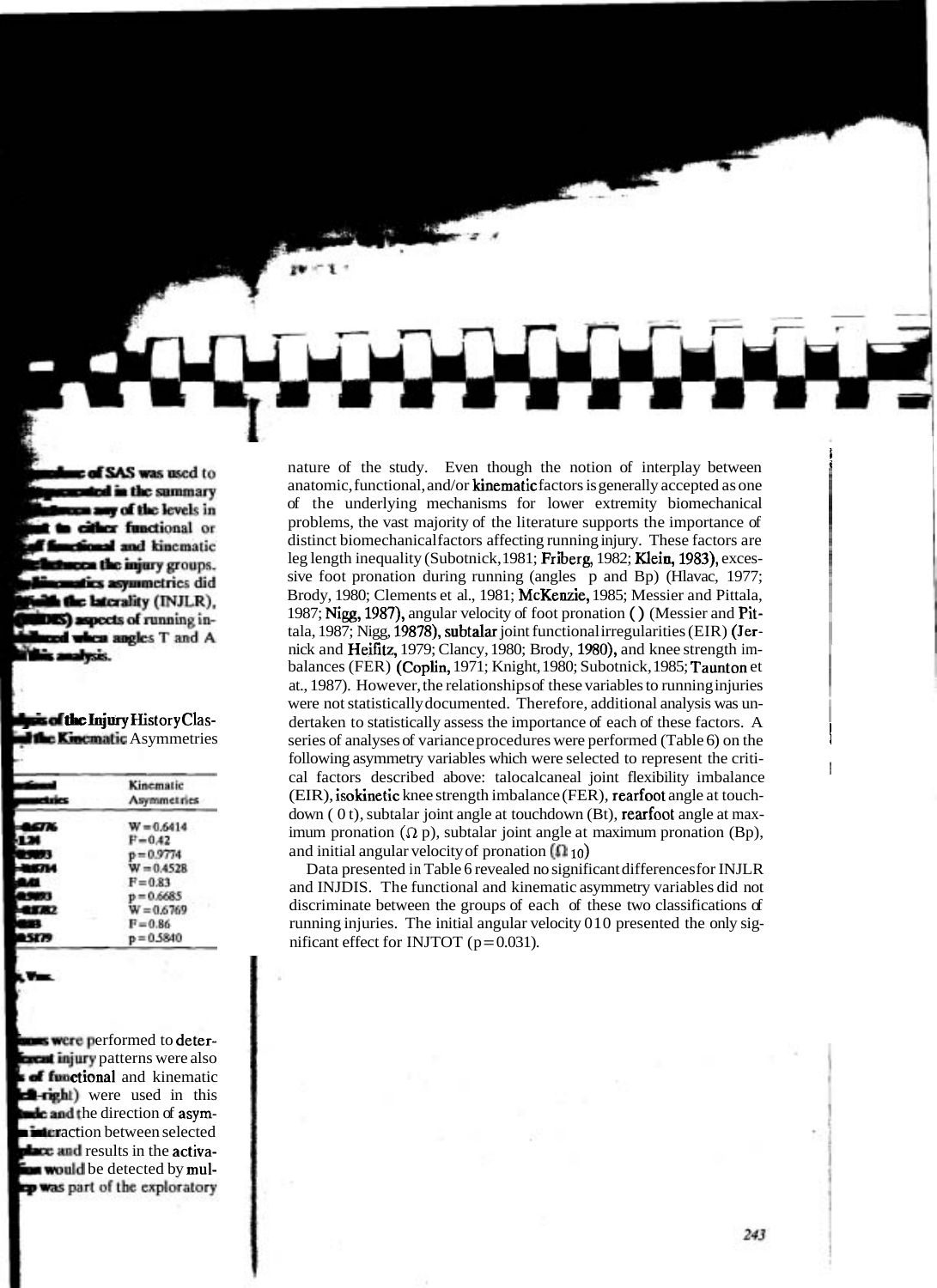#### **TARLE6**

Summary Statistics for the Analysis of Variance of the Injury History Classification with Respect to Selected Functional and the Kinematic As-

symetries

 $(n=29)$ 

| <b>INJLR</b>                  |             |             | <b>INJTOT</b> |             |                    |            |                              |             |            |
|-------------------------------|-------------|-------------|---------------|-------------|--------------------|------------|------------------------------|-------------|------------|
| <b>ASYMM</b><br>DV'S          | Model<br>МS | Error<br>Ms | F<br>Value    | Model<br>МS | <b>Error</b><br>MS | F<br>Value | <b>INJDIS</b><br>Model<br>MS | Error<br>MS | F<br>Value |
| <b>Functional Asymmetries</b> |             |             |               |             |                    |            |                              |             |            |
| EIR                           | 0.11        | 0.07        | 1.64          | 0.03        | 0.07               | 0.40       | 0.01                         | 0.07        | 0.13       |
| <b>FER</b>                    | 0.01        | 0.0005      | 2.83          | 0.004       | 0.005              | 0.83       | 0.00009                      | 0.005       | 0.02       |
| Kinematic Asymmetrics         |             |             |               |             |                    |            |                              |             |            |
| <b>Running Shoe (RS)</b>      |             |             |               |             |                    |            |                              |             |            |
| $\Gamma$ t                    | 3.43        | 15.66       | 0.22          | 6.88        | 15.40              | 0.45       | 0.95                         | 15.30       | 0.06       |
| Bt                            | 1157        | 19.03       | 0.61          | 2.61        | 19.72              | 0.13       | 1.66                         | 19.12       | 0.09       |
| $\Gamma_P$                    | 0.46        | 10.81       | 0.04          | 1.01        | 10.77              | 0.09       | 0.07                         | 10.44       | 0.01       |
| Bp                            | 11.20       | 12.81       | 0.87          | 1.64        | 13.54              | 0.12       | 17.98                        | 12.49       | 1.44       |
| $\Omega$ 10                   | 0.70        | 0.71        | 0.99          | 2.31        | 0.58               | $4.00*$    | 1.26                         | 0.68        | 1.84       |

MS - Mean squares.

 $*$  p < 0.05.

To obtain an estimate of the extent of qualitative association existing between running asymmetries and injury patterns, the three injury indicies (INJLR INJTOT INJDIS) were subjected to nonparametric correlation- $\Box$  analysis.  $\Phi$  correlation coefficients were computed for the correlations between dichotomous data, whereas contingency coefficients were computed for the correlations between data expressed by trichotomous or higher classification values. Only a few significant correlations emerged. These were INJLR with  $\varphi$ m ( $\Phi$  =-0.39, p=0.019), INJDIS with FSW  $(C=0.42, p=0.014)$ , and INJDIS with RAN  $(C=0.41, p=0.012)$ . Therefore, it was clearly evident that injury patterns were independent of the laterality patterns characterizing the functional and the kinematic symmetries of the runners tested in this study. Given the possible limitations of the categorical groupings employed in this study for the classification of injury patterns did not present any significant multivariate or qualitative trend of relationship with the different functional and kinematic asymmetries possessed by the runners.